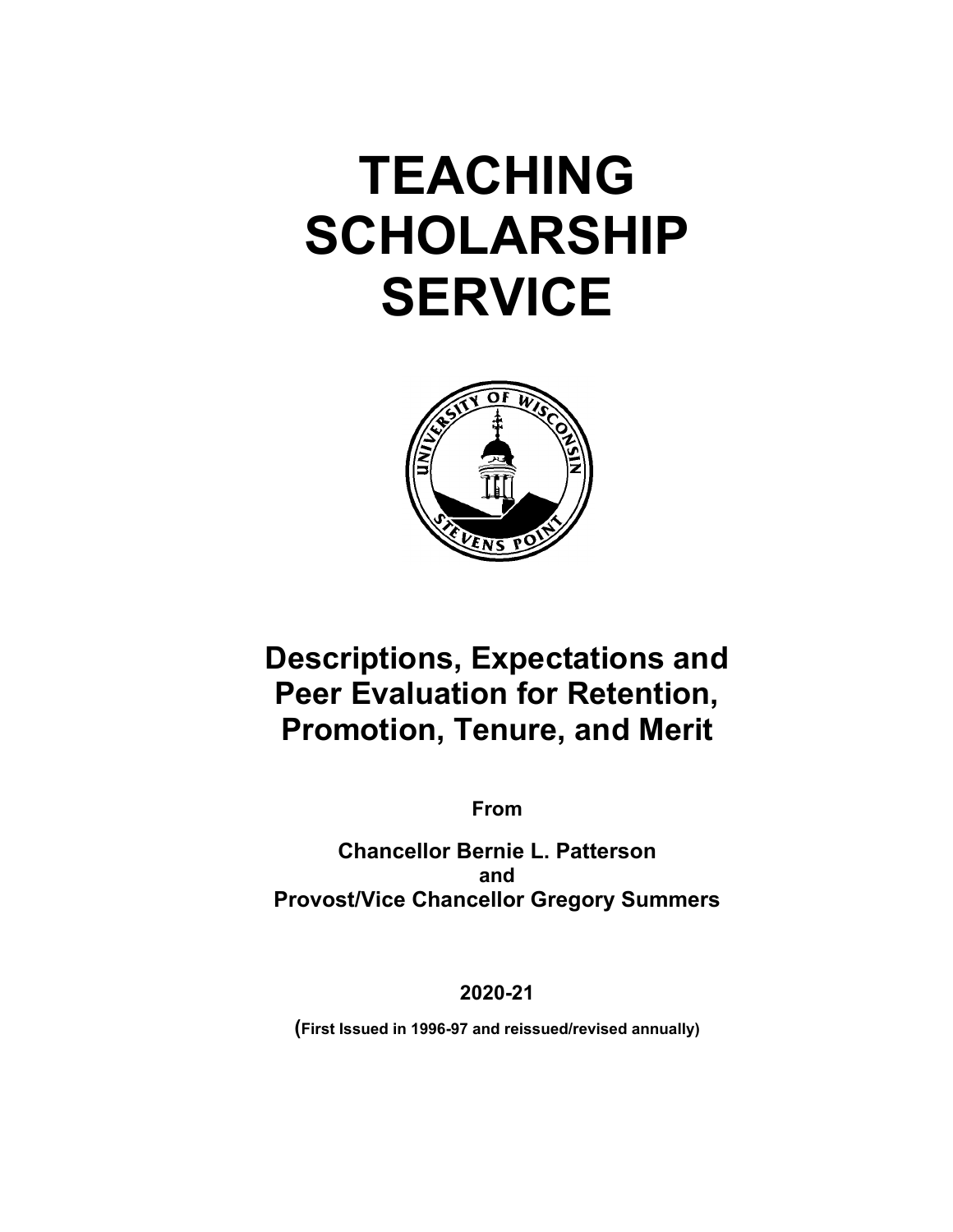#### **INTRODUCTION:**

The University of Wisconsin-Stevens Point [University Handbook](https://catalog.uwsp.edu/index.php?catoid=27) contains very general statements on the institution's expectations for faculty achievements in teaching, scholarship, and service for purposes of making personnel decisions. By way of this booklet, the Chancellor and Provost/Vice Chancellor give an institutional interpretation to each of these statements. These interpretations set the university's minimum performance and peer evaluation expectations for faculty.

Each academic department is responsible for having personnel guidelines that give the department's interpretation of these general statements, and which set performance and peer review expectations at least as high as those communicated in this booklet. Each department is also responsible for specifying the relative importance of teaching, scholarship, and service in the evaluation process preceding a departmental recommendation on retention, tenure, and promotion.

Since teaching is the primary faculty responsibility at UWSP, the Chancellor and Provost/Vice Chancellor normally put the greatest importance on this performance area in personnel reviews.

The next most important performance area normally is scholarship; therefore, a positive tenure or promotion review requires first and foremost that the candidate present a continuing record of teaching ability at least at the norm of the department AND a continuing and growing record of scholarly achievements.

Though the performance area of service is important to positive personnel reviews, a strong record in it normally will not compensate for the lack of continuing, positive records of achievements in teaching or scholarship. Similarly, it is not likely that a strong record of scholarship will compensate for the lack of a continuing positive record of achievements in teaching.

Of course, exceptions can be made to the relative importance given to these three performance areas. Exceptions are arranged through individualized performance objectives which are described briefly in the next section of this booklet.

#### **BACKGROUND:**

In Fall 1992, the University of Wisconsin Board of Regents approved policies directing UW campuses to meet specified criteria for tenured faculty review and development, consideration of teaching and teaching-related scholarship in personnel decisions, and systematic evaluation procedures for faculty and academic staff. Among the specific directives is that all individuals who evaluate performance have "...completed appropriate training provided through the vice chancellor's office."

As a result of the Regents' action, UWSP's Provost/Vice Chancellor presented for campus reaction in 1993-94 a draft document titled "Peer Evaluation of Faculty for Purposes of Retention, Tenure, Promotion, Merit." Following a number of workshops with department chairs, departmental personnel committee chairs and others, that document was finalized in July 1994. It included material sufficient to meet the Regents' directive for training prior to engaging in peer evaluations of teaching scholarship and service.

In February 1995, the Faculty Senate approved a proposal from the Provost/Vice Chancellor to replace the term professional disciplinary growth with the term scholarship in the University [Handbook](https://catalog.uwsp.edu/index.php?catoid=27) and to describe it more broadly by identifying its characteristics rather than giving examples of it. The intent of this change was to redirect the focus of scholarship on improving and facilitating teaching. In an accompanying document, departments were encouraged to include in their departmental personnel guidelines as evidence of scholarship those activities which have as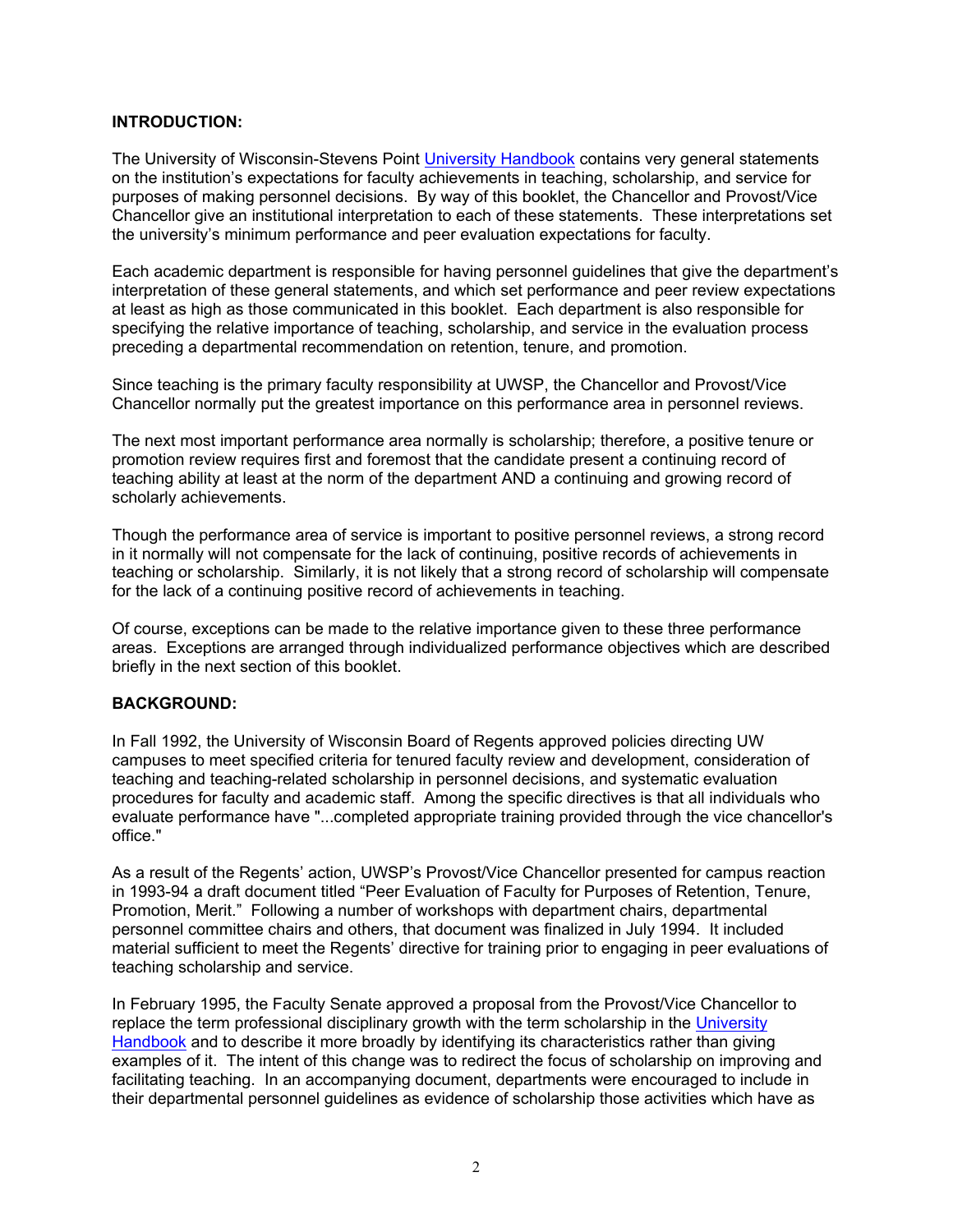their principal focus improving and facilitating teaching. It also provided guidelines for peer review of these activities.

Finally, in May 1996, the Faculty Senate adopted a revision in the description of General Educational Service as it appears in the [University Handbook.](https://catalog.uwsp.edu/index.php?catoid=27) It was revised to avoid an overlap with the description for scholarship as it had been changed the previous year. An accompanying document also provided guidelines for peer review of service activities.

These three documents (peer evaluation, scholarship and service) have been edited into a single document for this booklet, which sets the university's minimum performance and peer evaluation expectations for faculty. Each academic department is responsible for having personnel guidelines that give the department's performance and peer review expectations in these three areas that are at least as high as those communicated in this booklet. Once approved by the appropriate dean, they serve as the basis for conducting peer reviews for purposes of retention, promotion, tenure and merit.

For individual faculty members, however, the department's list of performance areas (or objectives) may be modified with one or more specific individualized performance objectives. Individualized objectives must be approved in writing by the department, department chair, dean, and vice chancellor before the candidate begins work toward accomplishing them. For faculty having individualized objectives, their written statement needs sufficient detail to allow for a fair and consistent evaluation. All evaluations on behalf of a specific candidate must be based upon the approved objectives.

The possibility of developing individualized objectives affords academic units the flexibility to recognize differences in performance expectations among faculty in the same department. Therefore, not every faculty member's performance criteria need to be identical to every other faculty member's criteria in the department.

For example, for some fixed period of time specified in the colleagues' individualized objectives, one faculty member may invest his/her time in teaching and traditional research activities with no responsibility for departmental service, while another may focus his/her time entirely on teaching and developing an advising system for the department. In another period of time, these faculty, with the approval of their colleagues, dean and vice chancellor, may channel their energies into other projects. In short, while everyone has scholarship and service obligations over the course of his/her career, with individualized objectives, the same level of commitment to each obligation need not be expected year-in and year-out.

Performance objectives, whether departmental or individualized, must be sufficiently explicit to permit fair and consistent evaluation in all three performance areas. As noted by experts in faculty evaluation systems such as James O. Hammons (1987), they must be:

- Written and clearly stated
- Specific and objective
- Amenable to assessment by observation of performance or measurable results

#### **I. TEACHING AND LEARNING**

#### **PERFORMANCE EXPECTATIONS:**

UWSP's [University Handbook](https://catalog.uwsp.edu/index.php?catoid=27) describes effective teaching as "the success of the instructor, both in and out of the classroom, in securing interest, effort, and progress on the part of the student. The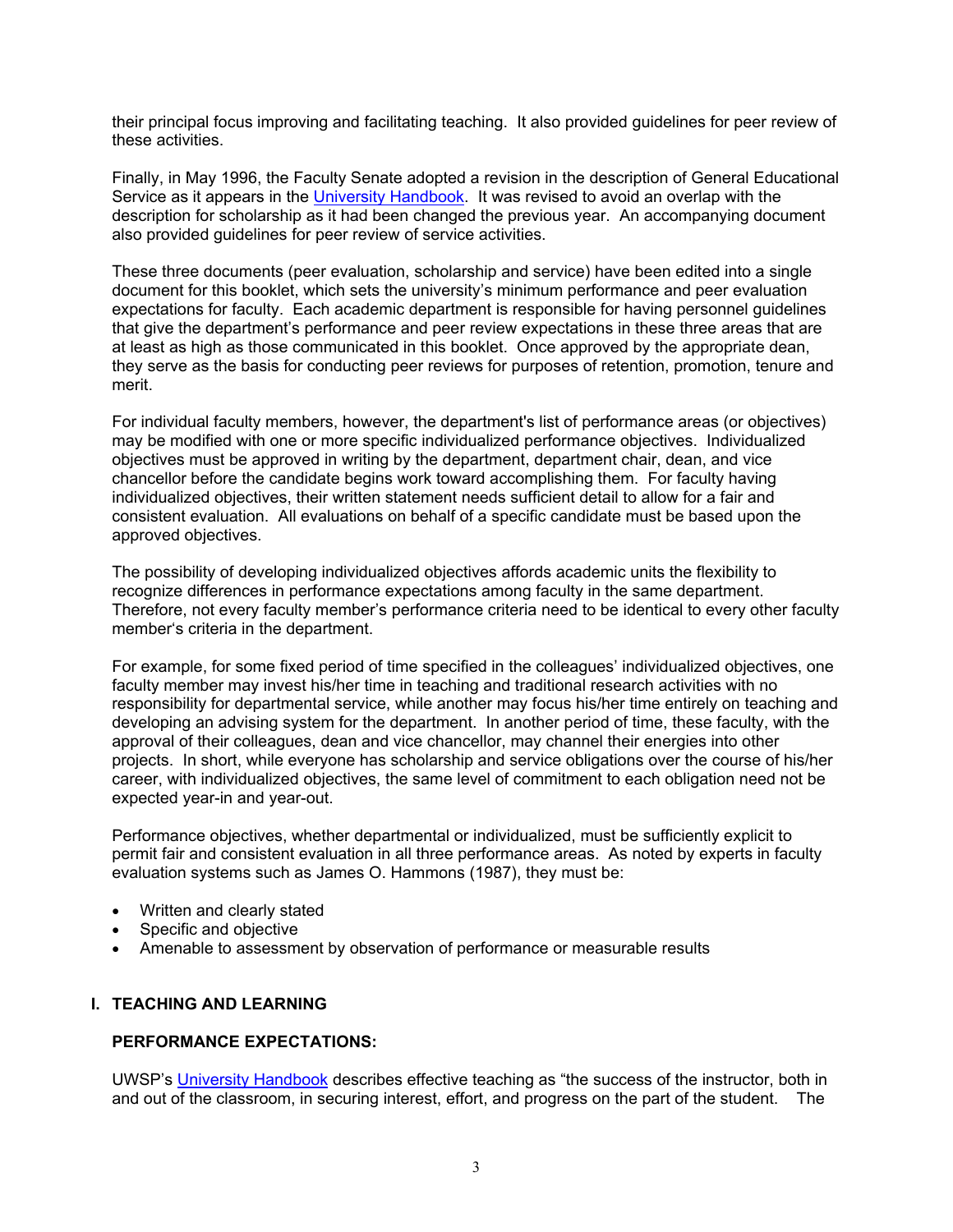primary consideration is that students are stimulated to high standards of scholarship, to active interest in learning, and to effective effort toward self-improvement."

#### **PEER EVALUATION OF TEACHING AND LEARNING:**

- A. Evaluation of the candidate's teaching materials represents one component of the colleagues' evaluation of the candidate's teaching performance. While the specifics of the colleagues' examination of these materials may vary significantly among disciplines, it must include the following three general components:
	- Course content
	- Course objectives
	- Grading policies

In addition, where applicable, the evaluation should include

- Course examinations
- Course organization
- Quality of student achievement
- B. Colleague evaluation also includes observations of teaching performance.
	- 1. In preparation for the observation, the faculty observer must gather the following information from the candidate:
		- The course objectives
		- − Objectives for the day of the visit
	- 2. The faculty observer must also meet with the candidate after the visit to:
		- − Report on the observations
		- Give the candidate an opportunity to comment on the observations and any other aspect that might reasonably have affected the instruction that day
	- 3. The observer should attend to areas like the following during the visit (Seldin, 1984, p. 144):
		- − The structure and goals for the course (e.g. appropriate integration of modes of instruction; class activities tied to goals.)
		- − Presentation skills (e.g. eye contact; speaking rate and intensity; language usage; distracting mannerisms)
		- − Rapport with students (e.g. equability; student receptiveness; respect)
		- − Mastery of content (e.g. adequacy; currency; content sequencing)
		- Listing of strengths and weaknesses in teaching performance
	- 4. Following the observation, the faculty observer prepares a written report summarizing the observation in the context of the instructor's objectives, comments made at the meeting following the observation, and any other relevant material. This report is made available to those participating in the peer review.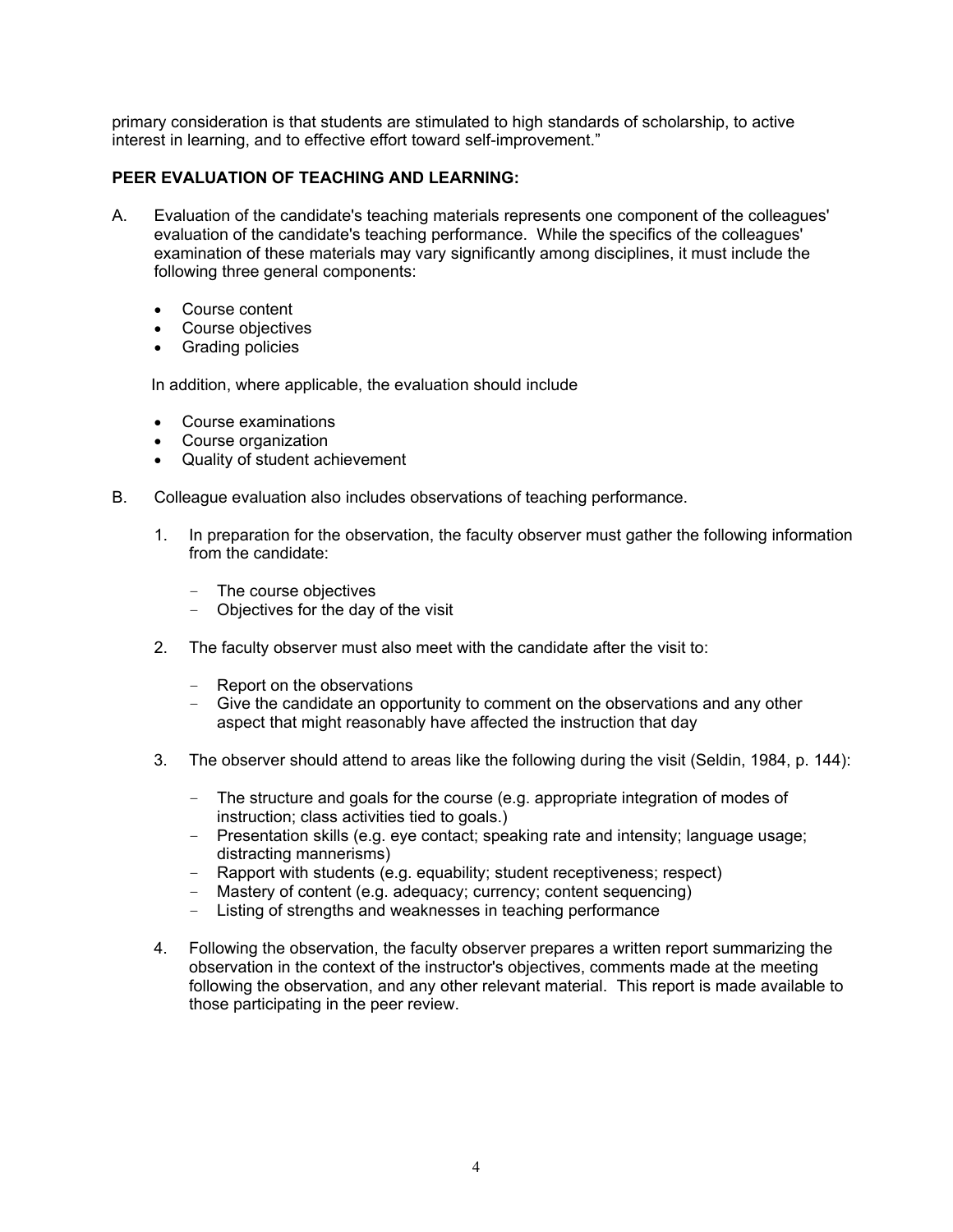C. Examination of responses to The *Student Evaluation of Course Instruction* form is also an important component of peer evaluation. (Peer reviews of instruction for merit determinations must also, at a minimum, examine responses to this form.) The *Student Evaluation of Course Instruction* (both face-to-face and online forms) and the *Student Evaluation Reporting* forms are available in the Faculty Senate Office and in the *[University Handbook](https://catalog.uwsp.edu/content.php?catoid=27&navoid=1405)*, Chapter 4D.

To the extent possible, these guidelines should be followed in reviewing student evaluations:

- Cumulative ratings over several semesters/years and from a range of courses are used and caution is used in interpreting results from classes of 15 or fewer students since scores for classes of this size generally tend to be higher than for larger classes (Seldin, 1984, p. 135).
- At least 75% of the students in the class complete the form
- The scores for other faculty in the department are available for comparison purposes
- The candidate's scores are compared to departmental scores. Whenever possible, these comparisons should be made with scores for courses having similar characteristics (e.g. size; level of student) (Seldin, 1984, p.137).

#### **II. SCHOLARSHIP**

In 1987, the late Ernest L. Boyer made this point about scholarship: "Scholarship is not an esoteric appendage; it is at the heart of what the profession is all about. All faculty, throughout their careers, should, themselves, remain students. As scholars, they must continue to learn and be seriously and continuously engaged in the expanding intellectual world. This is essential to the vitality and vigor of the undergraduate college." (p. 131)

Boyer further notes in this same reference that each professor is responsible for "…staying abreast of the profession, knowing the literature in one's field, and skillfully communicating such information to students." (p. 131)

In 1991, Boyer went on to identify four kinds of scholarship: discovery (traditional basic research); integration (research that builds bridges from the discipline to other bodies of knowledge); application (research that may solve specific societal problems and/or benefit society); and teaching (research that supports improvement in teaching and learning.) More recently, the report of the Kellogg Commission on the Future of State and Land Grant Universities (1999) reinforced the importance of integration, application and teaching scholarship in support of the engaged university.

The current [University Handbook](https://catalog.uwsp.edu/index.php?catoid=27) statement on scholarship reads: "Activities which are clearly defined, use methods and procedures appropriate to the task, are documented and available to the academic community for review and comment, have disciplinary and/or pedagogical value, and reflect a level of expertise/creativity expected in higher education."

#### **CRITERIA FOR SCHOLARSHIP:**

The [University Handbook](https://catalog.uwsp.edu/index.php?catoid=27) description of scholarship specifies six criteria that activities must meet in order to be regarded as evidence of scholarship. The activities must:

- 1. Be clearly defined
- 2. Require a level of expertise that reasonably could be expected of a university faculty member
- 3. Use methods and procedures appropriate to the task
- 4. Be well-documented
- 5. Be available to the academic community for review and comment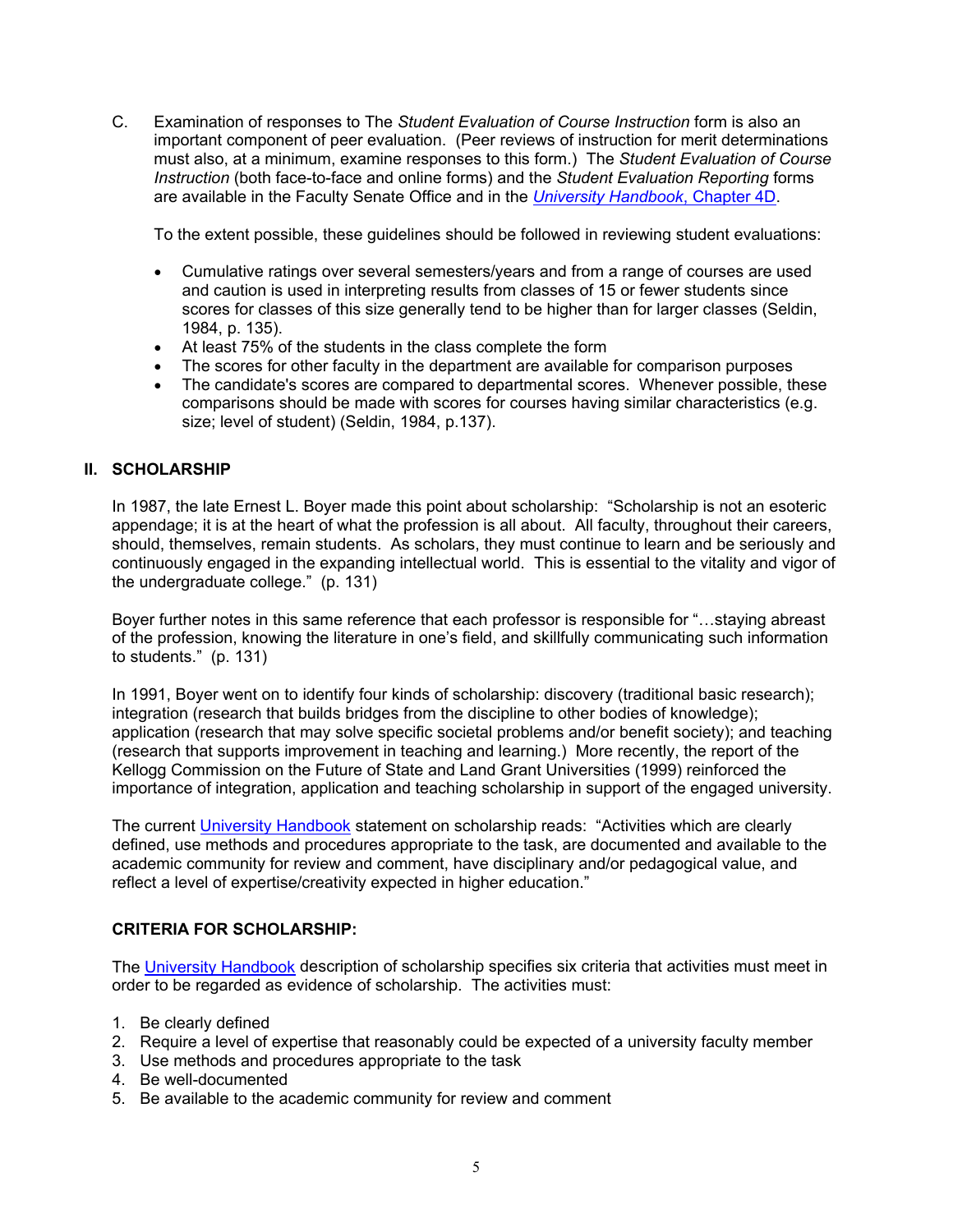6. Have disciplinary and/or pedagogical value

Clearly, traditional, discipline-focused research and publication activities satisfy the description of scholarship and these criteria. However, pedagogical scholarship and other scholarly activities that support the greater engagement of the university may also constitute scholarship when they fulfill the six criteria listed above. Some departments might decide that activities **such as** the following may be considered:

- Conducting and reporting on pedagogical research
- Developing and testing of an innovative approach to a given topic
- **Consulting**
- Preparing and submitting a grant proposal to an outside agency
- Writing a laboratory manual used only on this campus
- Serving on a panel on curriculum at a national meeting (note that simple attendance at such a meeting would not meet the criteria for acceptable scholarship)
- Applying one's academic expertise to discipline-related issues at the local, state or national level • Involving undergraduate, as well as graduate, students in activities that develop research skills
- and lead to presentations and publications
- Exhibiting one's work
- Performing public recitals
- Serving on a research panel

## **PERFORMANCE EXPECTATIONS FOR SCHOLARSHIP:**

Within the context of scholarship as described by Boyer in the above reference and the six criteria presented in the [University Handbook](https://catalog.uwsp.edu/index.php?catoid=27) description for this performance area, each department is expected to work with its respective dean to identify activities which its faculty may present as evidence of scholarship. (Some disciplines may find the work on scholarship by their professional organizations useful in identifying scholarly activities that are in keeping with the description and criteria presented here.) For each activity identified, the department will determine how its quality will be assessed **before** any faculty engage in the activity. For example, if a department determines that grant writing is an appropriate scholarly activity, it must determine how the quality of the work will be judged **before** any member of the department submits a grant writing activity as scholarship. It is expected that the rigor of peer review will assure the campus' academic community of the validity of this process.

When reviewing a candidate's record of scholarly achievements in preparation for making a personnel decision, peers need to recognize that there are substantial differences in the amount of effort and level of expertise required to complete various scholarly activities. While each of two different activities may help a faculty member stay current in the discipline, one may take much more effort to complete. For example, the effort required to prepare a laboratory manual for a new course or to do original choreography is likely to be greater than what is required to serve on a conference panel to discuss general issues related to the curriculum.

The impact of a candidate's scholarly activities on the discipline and/or on teaching performance also needs to be considered in personnel reviews. Therefore, peer evaluation of a colleague's scholarly activities must take into account the quality and significance as well as the quantity of the achievements. Departmental recommendations forwarded to the Dean and Provost/Vice Chancellor should clearly indicate the results of the candidate's peer review of scholarship in the context of the six criteria identified above.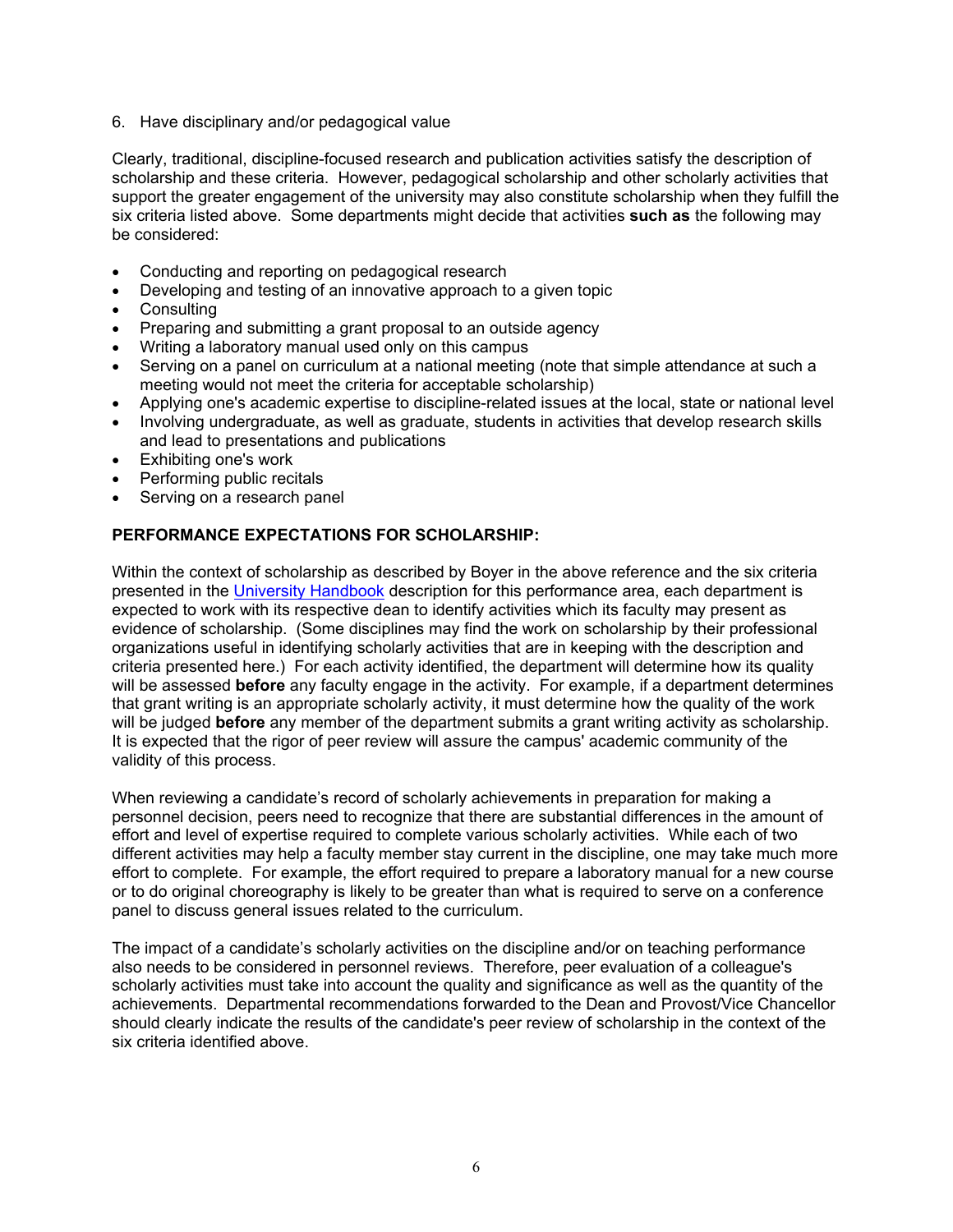#### **REFEREED VERSUS NONREFEREED SCHOLARSHIP:**

Over the last several decades, many institutions of higher education have come to rely on the outcome of a **competitive** peer review process (i.e. refereed) as the test of a candidate's record in the area of scholarship. Of course, refereed scholarly activities that are accepted by a professional organization in a candidate's field of study should normally not require significant additional scrutiny before that information is used by the peers in the department to support a positive personnel recommendation.

A candidate preparing his/her file for peer review, of course, will include scholarly activities that have been accepted for presentation/publication following a competitive review process. The candidate also may include as evidence of scholarship activities that have neither been accepted through nor presented for a competitive review process. These activities, to be considered as scholarship, must be carefully reviewed by the candidate's peers and judged on their merits according to criteria agreed to by members of the department. Departments are encouraged to gather these peer reviews from among their colleagues on other campuses and from related departments on the UWSP campus.

#### **A COMMENT ON SERVICE:**

Traditionally, the use of one's academic expertise in service to the community or to the individual's professional organization has been credited to the service category for personnel decision-making purposes. However, as noted above, within the context of our extended definition of scholarship, activities like this may be credited to the scholarship category provided, of course, they are identified as such in the department's personnel guidelines and they satisfy the six criteria listed above.

#### **III. GENERAL EDUCATIONAL SERVICE**

The [University Handbook](https://catalog.uwsp.edu/index.php?catoid=27) states: "General educational service is the acceptance and fulfillment of professional responsibilities outside the classroom, e.g., academic advising, extracurricular advising, participation in organizations related to the discipline, acceptance of professional responsibilities within the university or community, etc." The types of service activities in which faculty members engage reflect the nature of their appointments, their training and experience, as well as identifiable needs of the campus and the external community. This leads to diverse forms of interaction by faculty members with individual clients, industries, agencies, government entities and other constituencies. One vital aspect of educational service is its relationship to the mission of the unit or the institution and to the faculty member's academic or professional experience. Service activities must fulfill the mission of the unit/institution through utilization of faculty members' academic and professional expertise. Service activities are related to scholarly activities in that they both require utilization of faculty members' academic and professional expertise. At UWSP, service activities are distinguished from scholarly activities by the fact that the latter must meet the six criteria listed in the Scholarship section of this booklet. (The Handbook describes the responsibilities for advising, which is considered an aspect of service, in Chapter 5, Section 3.)

At UW-Stevens Point, educational service might be manifest through such activities as:

- Service to professional organizations
- Student recruitment
- Committee work
- Technology transfer
- Service through university clinics or laboratories
- Public policy analysis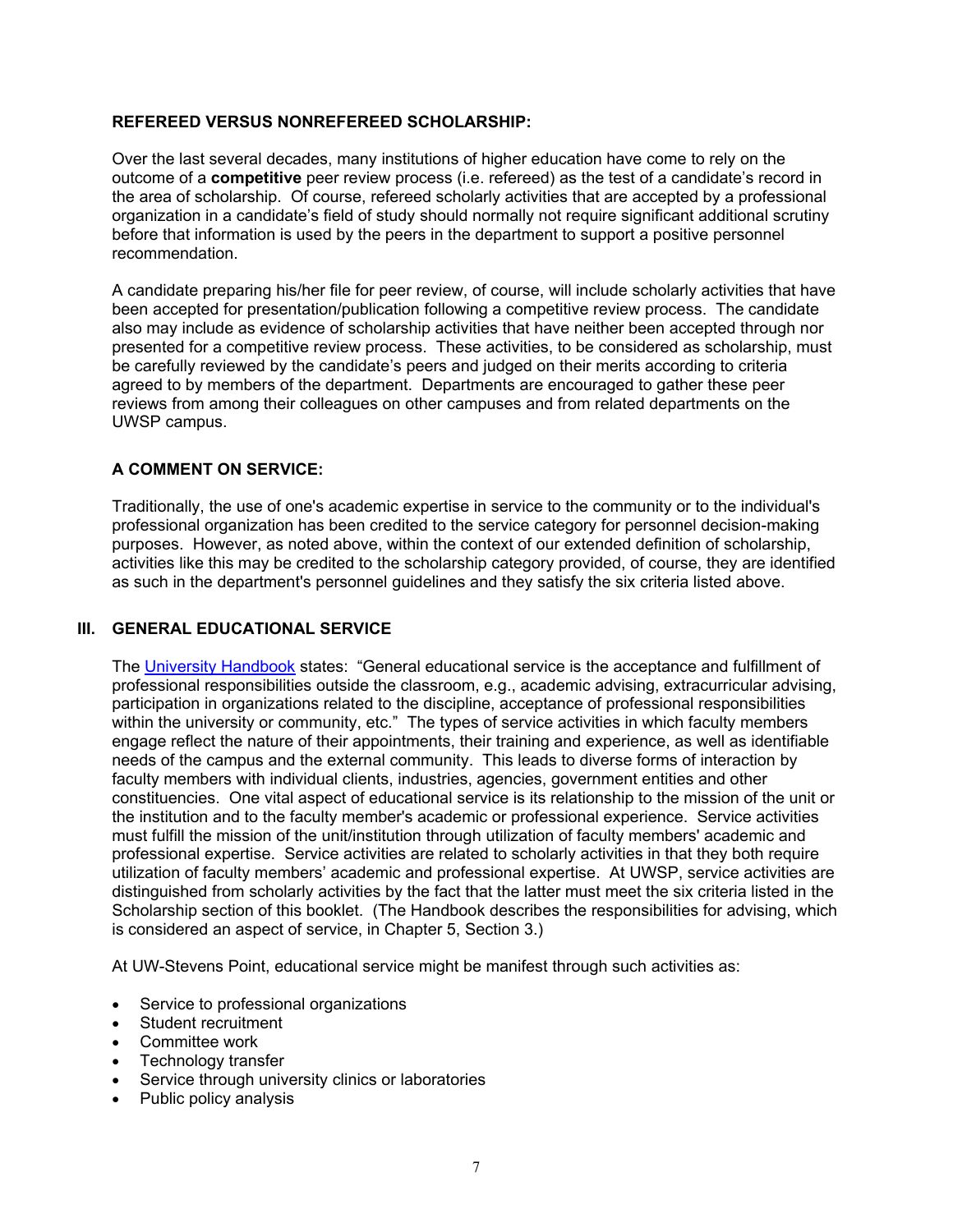- Evaluation of programs
- Service as an expert witness
- Technical assistance for such activities as local stage productions
- Exhibition support for area art galleries
- Providing consultation services to elementary and secondary programs
- Development/fundraising work

#### **GUIDELINES FOR GENERAL EDUCATIONAL SERVICE:**

In making personnel decisions, departments will use the following criteria in assessing a faculty member's service contributions:

- Quality of the service work
- Impact of the service work
- Dissemination of the service contribution as expressed through scholarship
- Interaction with a community of scholars
- Integration of teaching, scholarship and service

Well-stated cases should be based on an overall record of service activities, where there is evidence of the following outcomes:

- A beneficial impact attributable at least in part to the application of relevant and up-to-date knowledge to real-world problems, issues or concerns addressed by the service contribution (examples: favorable effects upon public policy or upon professional, agricultural or business practice)
- Honors, awards and other special recognition such as commendations that have been received in the execution of service
- Election to office or undertaking important service to professional associations and learned societies, including editorial work or peer reviewing for a national or international organization, as related to public service
- Selection for special public services outside the state and invitations to give talks within the faculty member's field
- Election or appointment to departmental or institutional governance bodies or to academic policy or procedure development committees
- Participation in professional associations and presentation of papers related to educational service
- Membership on Systemwide committees or task forces

### **PERFORMANCE EXPECTATIONS FOR GENERAL EDUCATIONAL SERVICE:**

Departments vary in the emphasis they give to institutional service activities and those they consider significant. Therefore, it is important for faculty to understand departmental expectations in this area and design appropriate activities with personnel evaluation and the demands of promotion/tenure review in mind. Early in the review process, faculty should seek clarity on the following:

- Department/unit expectations concerning the kinds of service activities that are encouraged
- Approaches to documenting service contributions (e.g., letters of commendation, listing of accomplishments, etc.)
- Performance criteria for service at the department and college levels.

Questions to be considered in evaluating the quality of service contributions at the unit/department levels and the institution/community levels include: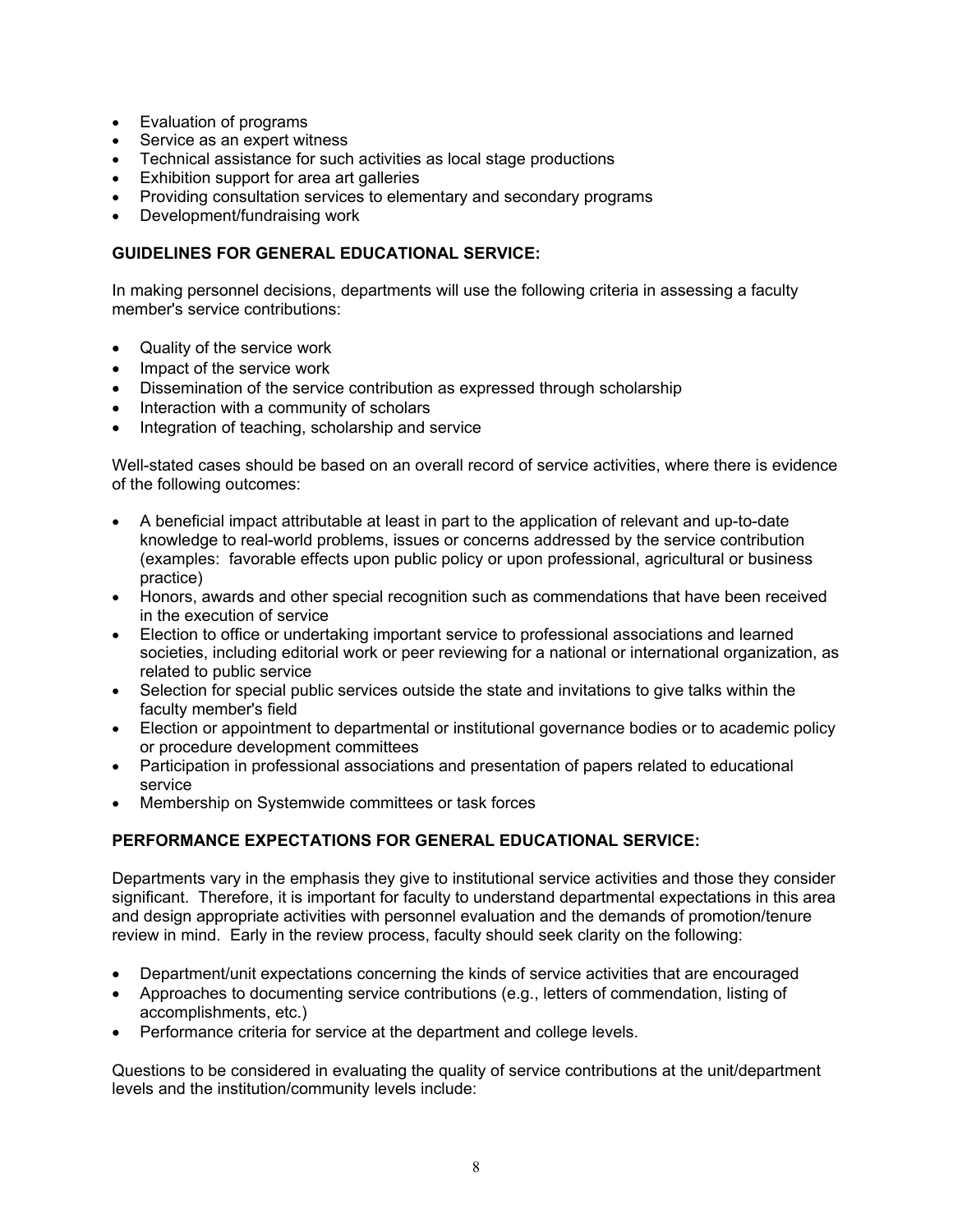#### Unit/Department Levels

- In what areas has the department established a history of quality in service?
- In what ways do the department's faculty members appropriately interact with practicing professionals or meet agency and industry needs for technical information and education?
- What types of service activities are encouraged as part of the department mission?
- What balance does the department expect faculty members to maintain among teaching, scholarship and service while working toward tenure?

#### Institution/Community Levels

- Do the service efforts draw upon the faculty member's disciplinary or professional expertise?
- Do the activities represent potential new interpretations and applications of knowledge for use in specific settings?
- Is there potential for the activities to generate new research questions or make more understandable the current body of knowledge?
- Does the outreach activity make an impact on issues like public policy, on the improvement of practice among professionals (including K-12 educators), or on those involved in agriculture or business?

On occasion, activities that are reported on a candidate's vita as service are financially compensated (e.g. contractual, stipend, honorarium, etc.). If such service activities are likely in a particular department, its personnel guidelines should be clear on the relative value of compensated and uncompensated activities.

Educational service should be visible and significant. Assessment of quality must include evidence of excellence, innovation and impact. Some of the most compelling evidence of the impact of one's service contributions to professional improvement can come from professional colleagues in the field.

#### **IV. DOCUMENTATION**

Ultimately, peers will be presented with documentation for each of the candidate's performance objectives. Before peers are given this documentation for review, it is essential that the candidate has been given every opportunity to include all the materials specified in the department's personnel guidelines and in the performance expectations specified in the candidate's individualized objectives. As the candidate must have every opportunity to make the documentation complete, peers have the right to expect that the documentation includes all material necessary to make an informed decision on the candidate's performance. Therefore, departments are encouraged to review their personnel guidelines to make certain they contain a mechanism that provides reasonable assurance to the candidate and the peers that the documentation will be complete when it is made available for review.